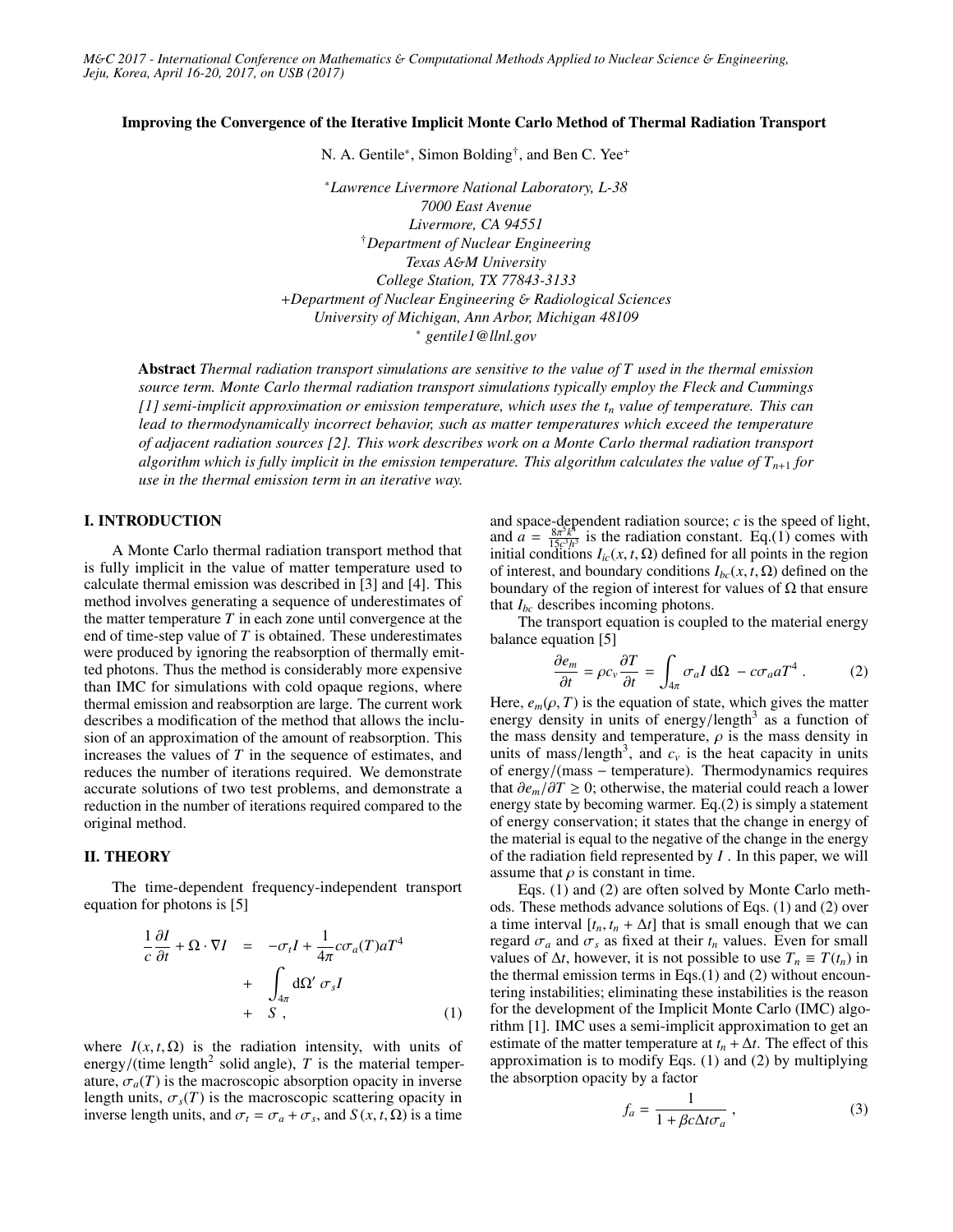where  $f_a \in (0, 1)$ , and adding an equal amount of thermally redistributed isotropic scattering. (Here  $\beta \equiv \frac{4aT^3}{\rho c}$ .) This "effective scattering" approximately models absorption and ree-**Proximately is scattering.** (FIGU)  $\rho = \rho_{c_v}$  (FIGU) This contains the reduction and reemission. Although the instabilities are eliminated by IMC [6], thermodynamically inconsistent matter and radiation temperatures can still result in simulations with large values of ∆*t*. That is, the simulation may produce zones with temperatures higher than that of a Planckian source illuminating the zones. It has been rigorously shown that the actual solutions of Eqs. (1) and (2) do not violate this " maximum principle"  $[7] [8] [9] [10] [2]$ . The maximum principle states that if the initial and boundary conditions for a problem lie between two Planck functions, then the specific intensity will always lie between the two Planck functions for all points inside the system and all times after the initial time [11].

A common situation in which IMC simulations violate the maximum principle is when a zone with a large temperature is adjacent to one that is at much lower temperature. Unless the time step is very small [2], a large amount of thermally emitted radiation will flow from the hot zone into the cold zone. The energy absorbed from this radiation will heat the cold zone. But the thermal emission of the initially cold zone is calculated using the initial, small temperature. This means that the initially cold zone cannot re-radiate the energy it is absorbing from the hot zone in the current time step. The large amount of absorption coupled with the small, incorrect, amount of emission can lead to the initially cold zone becoming hotter than the initially hot zone in the next time step, in clear violation of the laws of thermodynamics. This scenario illustrates the fact that the lack of implicit time differencing of the thermal emission - that is, the failure to use  $T_{n+1}$  to calculate the amount of thermal emission - leads to violations of the maximum principle [7].

Besides violations of the maximum principle, another drawback of the IMC method is long run times in problems with large opaque regions. This is caused by the effective scattering. Large values of  $\sigma_a$  can make  $f_a$  nearly zero. This replaces almost all of the absorption by effective scattering. The particles in the IMC simulation execute many relatively expensive scatters in opaque regions, leading to long run times.

As described in [3] and [4], the Iterative Implicit Monte Carlo (IIMC) method was developed to prevent violations the maximum principle. This method does not introduce effective scattering. Instead, it iterates on the temperature used to calculate thermal emission. The effective scattering is replaced by multiple iterations during each time step, during which new thermal source particles are produced at a sequence of increasing temperatures. The cost of effective scattering, which increases the number of segments taken by each Monte Carlo particle, is replaced by the need to perform a one-dimensional non-linear root find in each zone during each iteration.

The result of the iteration in IIMC is to produce a numerical solution of Eqs.(1) and (2) in which the temperature used in the thermal emission term term is the  $t_{n+1}$  value. Although the opacity used in this numerical solution of remains the *t<sup>n</sup>* value, the use of  $T_{n+1}$  for calculating the magnitude of thermal emission is frequently sufficient to ensure that the solution will satisfy the maximum principle [11].

IIMC is derived as follows. We take advantage of the

linearity of Eq. (1) in *I* to separate it into 3 parts, only one of which contains the non-linear term in *T*. We represent *I* as the sum of three quantities,  $I_c + I_s + I_t$ . These quantities model the photons that result from the initial conditions, radiation sources and boundary conditions, and thermal emission respectively. In what follows, we will assume that we can use *t<sup>n</sup>* values of the opacity, but we will construct an estimate of the  $t_{n+1}$  value of the temperature for thermal emission.

First, we will model the effects of the initial conditions. We will chose  $I_c$  to satisfy the equation

$$
\frac{1}{c}\frac{\partial I_c}{\partial t} + \Omega \cdot \nabla I_c = -\sigma_t(T_n)I_c + \int_{4\pi} d\Omega' \sigma_s(T_n)I_c \,, \quad (4)
$$

with the initial condition  $I_c(t_n) = I_{ic}$  and boundary condition  $I_c = 0$  on the boundary of the region of interest. Note that, because we have fixed the opacities at their value at  $t_n$ , this equation is independent of *T*. (Henceforth, we will not explicitly show the temperature dependence of the opacities, since all will be evaluated at the beginning of time step temperature  $T_n$ .) In the first time step,  $I_{ic}$  describes the initial conditions of the problem. In subsequent time steps, it describes the value of *I* at the end of the previous time step. In a Monte Carlo simulation,  $I_{ic}$  would be represented by the census particles; that is, particles which have reached  $t_n$  in the previous time step without being absorbed or leaving the problem.

Next, we will model the effects of any radiation sources. We will chose  $I_s$  to satisfy the equation

$$
\frac{1}{c}\frac{\partial I_s}{\partial t} + \Omega \cdot \nabla I_s = -\sigma_t I_s + \int_{4\pi} d\Omega' \sigma_s I_s + S \tag{5}
$$

with initial condition  $I_s(t_n) = 0$  and boundary condition  $I_s =$  $I_{bc}$  on the boundary of the region of interest. Note that this equation, like Eq. (4), is independent of *T*.

We determine the equation satisfied by *I<sup>t</sup>* by inserting  $I_c + I_s + I_t$  into Eq. (1) and subtracting Eqs. (4) and (5) from it, and using  $T_{n+1}$  ≡  $T(t_{n+1})$  in the thermal emission term. The result is

$$
\frac{1}{c}\frac{\partial I_t}{\partial t} + \Omega \cdot \nabla I_t = -\sigma_t I_t + c\sigma_a a [T_{n+1}]^4 + \int_{4\pi} d\Omega' \sigma_s I_t \,, \tag{6}
$$

with initial condition  $I_t(t_n) = 0$  and boundary condition  $I_t = 0$ on the boundary of the region of interest. This equation models the effects of thermally emitted photons. Unlike Eqs. (4) and (5), this equation contains the non-linear term in *T*. Written in terms of  $I_c$ ,  $I_s$ , and  $I_t$ , Eq. (2) becomes

$$
\frac{\partial e_m}{\partial t} = \int_{4\pi} \sigma_a [I_c + I_s + I_t] \, d\Omega - c \sigma_a a [T_{n+1}]^4 \,. \tag{7}
$$

In a numerical simulation, we will integrate this equation over the time step and solve the resulting equation, which is

$$
\frac{e_m(T_{n+1}) - e_m(T_n)}{\Delta t} = \int_{t_n}^{t_{n+1}} \int_{4\pi} \sigma_a [I_c + I_s + I_t] \, d\Omega dt - c \sigma_a a [T_{n+1}]^4
$$
\n(8)

Here,  $\Delta t \equiv t_{n+1} - t_n$ . Eq.(8) is a statement of energy conservation over the time step.

Solving Eqs. (4) and (5) by Monte Carlo is straightforward because they do not depend on the unknown value  $T_{n+1}$ . This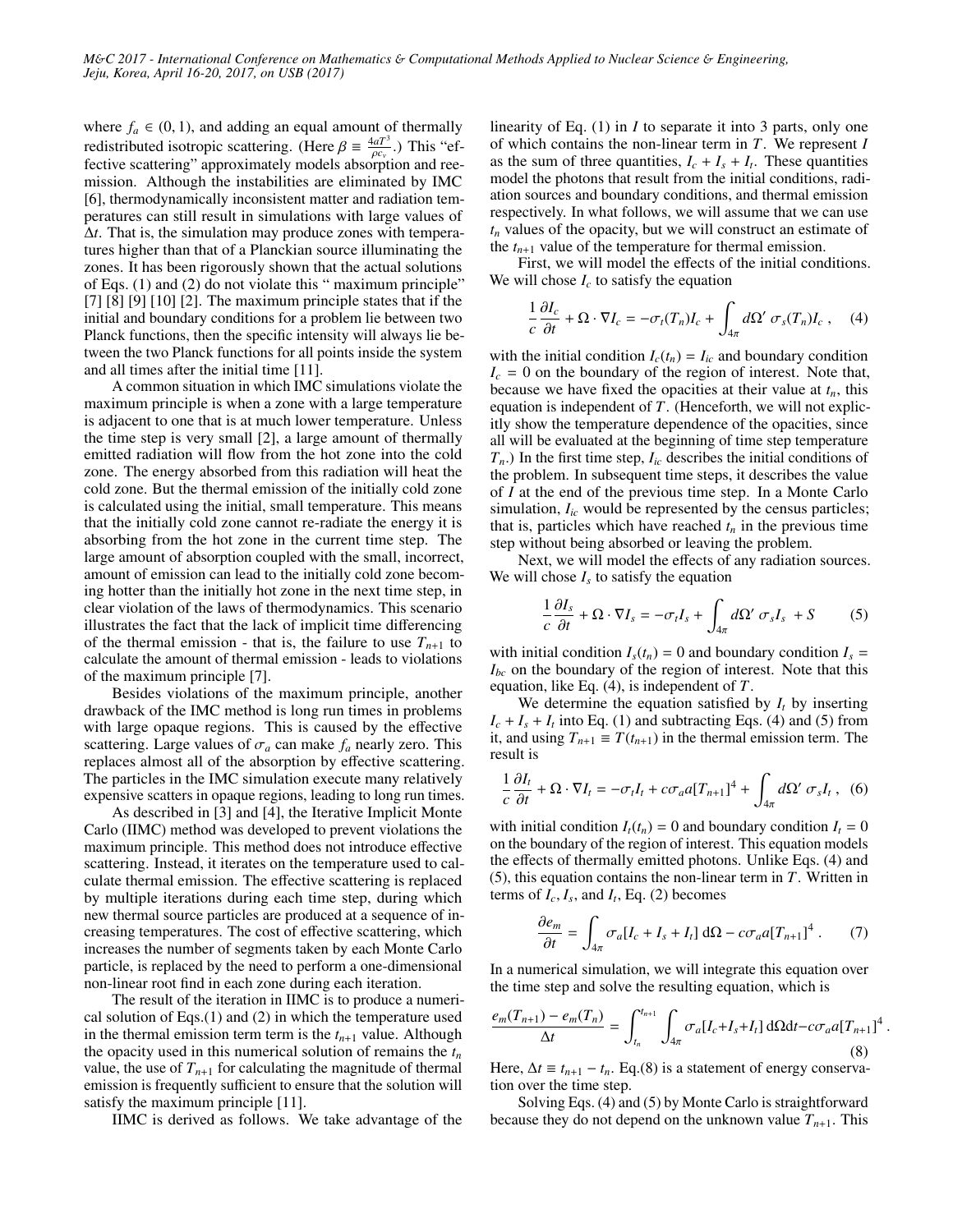*M*&*C 2017 - International Conference on Mathematics* & *Computational Methods Applied to Nuclear Science* & *Engineering, Jeju, Korea, April 16-20, 2017, on USB (2017)*

leaves only the problem of solving Eq. (6) for  $I_t(t)$  and Eq. (8) for  $T(t_{n+1})$ .

For notational convenience, we are going to define the transport operator  $\mathcal{T}(I)$ :

$$
\mathcal{T}(I) \equiv \frac{1}{c} \frac{\partial I}{\partial t} + \Omega \cdot \nabla I + \sigma_t I - \int_{4\pi} d\Omega' \sigma_s I \,. \tag{9}
$$

We express  $I_t$  as a series:

$$
I_t = I_t^0 + I_t^1 + \dots + I_t^i + \dots = \sum_{i=0}^{\infty} I_t^i.
$$
 (10)

(Here  $i$  is an index; it does not indicate raising  $I_t$  to a power. We are using a superscript for this iteration index to avoid confusion with the subscripts that we are using to indicate time centering.) Substituting Eq.(10) into Eq.(6) yields

$$
\mathcal{T}\left(\sum_{i=0}^{\infty} I_i^i\right) = \sum_{i=0}^{\infty} \mathcal{T}(I_i^i) = \frac{1}{4\pi} c \sigma_a a [T_{n+1}]^4 \ . \tag{11}
$$

The equation satisfied by  $T_{n+1}$  is determined by substituting Eq.(10) into Eq.(8), yielding

$$
e_m(T_{n+1}) - e_m(T_n) = \int_{t_n}^{t_{n+1}} \int_{4\pi} \sigma_a(I_c + I_s) d\Omega dt
$$
  
+ 
$$
\sum_{i=0}^{\infty} \int_{t_n}^{t_{n+1}} \int_{4\pi} \sigma_a I_t^i d\Omega dt
$$
  
- 
$$
c\sigma_a a [T_{n+1}]^4 \Delta t .
$$
 (12)

We also represent the temperature source with a sequence of values *T i* , which satisfy

$$
\mathcal{T}(I_t^0) = \frac{1}{4\pi} c \sigma_a a [T^0]^4 ,
$$
  
\n
$$
\mathcal{T}(I_t^1) = \frac{1}{4\pi} c \sigma_a a [(T^1)^4 - (T^0)^4] ,
$$
  
\n...  
\n
$$
\mathcal{T}(I_t^i) = \frac{1}{4\pi} c \sigma_a a [(T^i)^4 - (T^{i-1})^4] ,
$$
\n(13)

where we have not defined the  $T^i$  yet. As  $T^{i-1}$  approaches  $T^i$ , the magnitude of the thermal source term is reduced. If the sequence of expressions in Eq. (13) are summed over *i*, the source terms cancel in pairs and leave us with

$$
\mathcal{T}\left(\sum_{i=0}^{\infty} I_i^i\right) = \sum_{i=0}^{\infty} \mathcal{T}(I_i^i) = \frac{1}{4\pi} c \sigma_a a (T^{\infty})^4 ,\qquad (14)
$$

where  $T^{\infty}$  is the value to which the sequence of  $T^i$  converges (assuming that the sequence does converge).

In [3] and [4], the  $T^i$  were chosen to satisfy the following non-linear equation:

$$
e_m(T^i) - e_m(T_n) = \int_{t_n}^{t_n + \Delta t} \int_{4\pi} \sigma_a \left[ I_c + I_s + \sum_{j=0}^{i-1} I_j^j \right] d\Omega dt
$$

$$
- c\sigma_a a(T^i)^4 \Delta t . \qquad (15)
$$

This equation defines  $e_m(T^i)$  to be  $e_m(T_n)$  added to the amount of energy absorbed from the photons representing *I<sup>c</sup>* and *I<sup>s</sup>* and the amount of energy absorbed from the photons representing  $I_t^0$  through  $I_t^{i-1}$ , minus the amount emitted at the temperature  $T^i$ . That is, we are defining  $T^i$  to be the temperature that would result if a) the absorption from all initial and source photons is accounted for, b) the emission and absorption from all previous iterations of thermally emitted photons is accounted for, and c) the emission but not the absorption of photons from the current iteration are accounted for. The last point is crucial, because it ensures that  $T^i \leq T^{i+1}$ ; see [3] for a proof. This is a desirable property, because it ensures that the source terms in Eq. (13) will be positive, ensuring that their Monte Carlo representation will be particles with positive energy.

While using Eq. (15) to calculate the sequence of  $T^i$  produced results which did not violate the maximum principle on a variety of problems, the sequence of  $T<sup>i</sup>$  converged slowly in problems with large opacities. This occurred because Eq. (15) includes the effects of emission but ignores the reabsorption of thermally emitted photons, thus underestimating  $T_{n+1}$ . When the amount of emission and reabsorption is large, ignoring the latter makes  $T^i$  a large underestimate of  $T_{n+1}$ .

In order to speed up the convergence, we choose to approximate, rather than ignore, the reabsorption of thermally emitted photons in the zone. We replace Eq. (15) with

$$
e_m(T^i) - e_m(T_n) = \int_{t_n}^{t_n + \Delta t} \int_{4\pi} \sigma_a \left[ I_c + I_s + \sum_{j=0}^{i-1} I_t^j \right] d\Omega dt
$$
  
-  $c\sigma_a a [T^{i-1}]^4 \Delta t$   
-  $(1 - f_R^i) c\sigma_a (a [T^i]^4 - a [T^{i-1}]^4) \Delta t$ , (16)

where  $f_R^i$  is an estimate of the fraction of thermally emitted photons for iteration *i* that are reabsorbed. In Eq.(16), the second line on the right-hand side represents the total thermal emission from iterations  $0 - i - 1$ , i.e., the sum of the source terms for those iterations in Eq.(13). The third line represents the thermal emission source for iteration *i*, with the fraction which is reabsorbed subtracted off.

In order to obtain  $f_R^i$ , the estimate of reemission, we modify the Monte Carlo solution technique for *I<sup>t</sup>* . After solving for  $I_c + I_s$ , we emit simulation particles, representing thermal photons, that have an unknown weight. Nominally, they are assigned a weight of  $\frac{1}{N_z}$ , where  $N_z$  is the number of these simulation particles in the zone. These simulation particles are tracked until they reach either census (that is, reach  $t^{n+1}$ ) or the boundary of the zone in which they were emitted. Their energy is decreased along each segment of length *l<sup>s</sup>* via absorption to  $\frac{1}{N_z}$  exp[ $-\sigma_a$  *l*]. When all of these simulation particles reach particles reached the zone boundary we estimate fi in each either census or the zone boundary, we estimate  $f_R^i$  in each zone via a sum over all segments executed by each simulation particle in the zone :

$$
f_R^i = \frac{1}{N_z} \sum_{photons} (1 - \exp[-\sigma_a \Sigma_s l_s]) \,. \tag{17}
$$

As calculated by Eq.(17),  $f_R^i \in [0, 1]$ . This value of  $f_R^i$  is used<br>in Eq. (16) to obtain the next value of  $T^i$ . With  $T^i$  calculated in Eq. (16) to obtain the next value of  $T^i$ . With  $T^i$  calculated, the source term in Eq. (13) is then known. This let us assign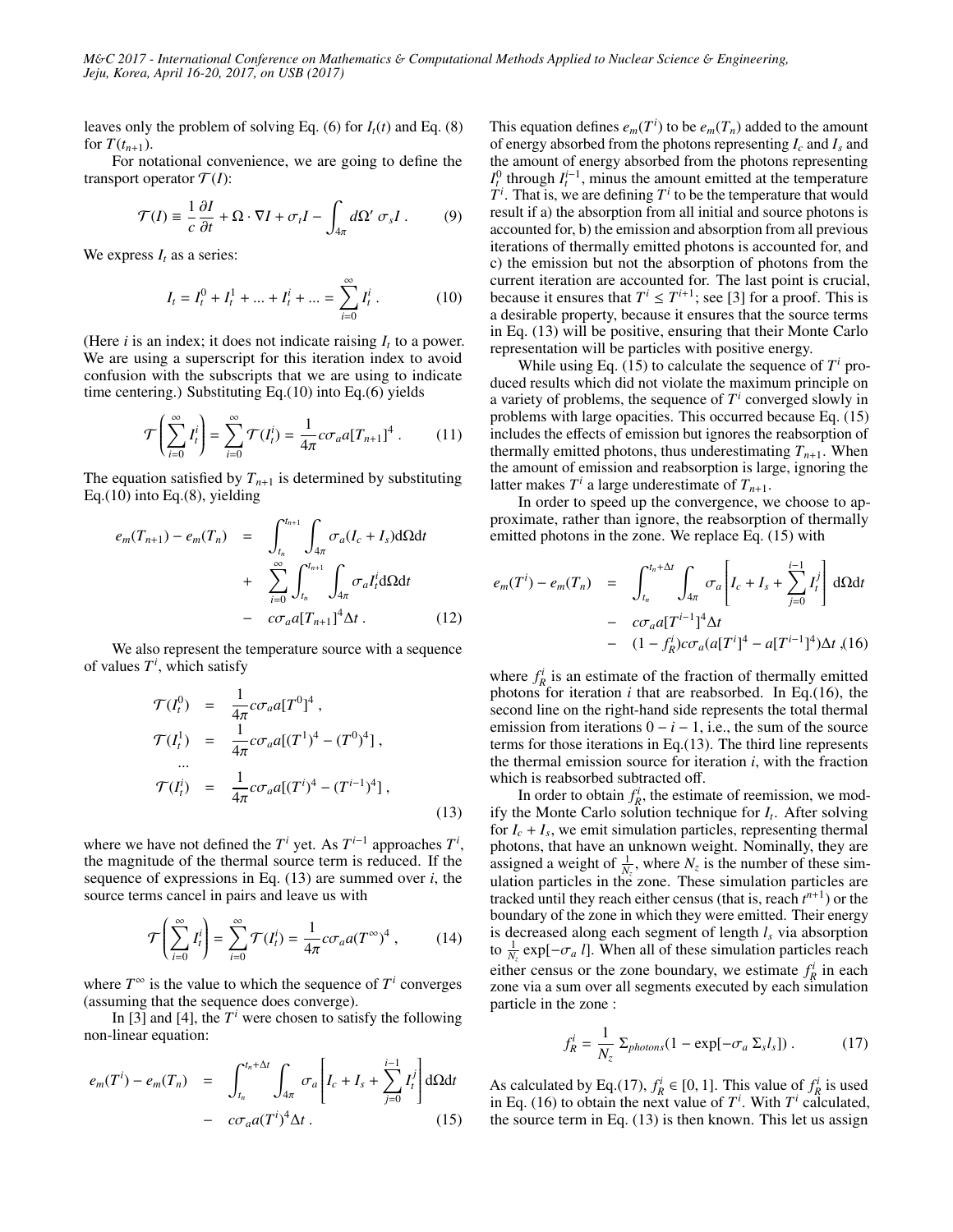*M*&*C 2017 - International Conference on Mathematics* & *Computational Methods Applied to Nuclear Science* & *Engineering, Jeju, Korea, April 16-20, 2017, on USB (2017)*

physical energies to each simulation particle in every zone. After this is done, we advance the simulation particles the rest of the way through the time step, that is, until each one reaches census, is completely absorbed, or leaves the problem through a boundary. This completes the calculation of  $I_t^i$ . The process is repeated for the next iteration, with each iteration *i* using a new value of  $f_R^i$ , until each zone satisfies

$$
\frac{c\sigma_a[(T^i)^4 - (T^{i-1})^4]dt}{\rho c_v T^i} < 10^{-8} \,,\tag{18}
$$

i.e., until the source term for thermal emission in Eq.(13) in each zone is small compared to the thermal energy in that zone. At that point, the iteration is terminated. Note that the iteration continues in every zone until all zones satisfy Eq.18).

We desire that the values of  $T<sup>i</sup>$  obtained from using Eq.(16) in place of Eq.(15) still satisfy  $T^i \leq T^{i+1}$ , so as to prevent the occurrence of a negative source in Eq.(13). Using  $Eq(16)$ , we find that

$$
e_m(T^{i+1}) - e_m(T^i) = \left[ \int_{t_n}^{t_n + \Delta t} \int_{4\pi} \sigma_a I_t^i \, d\Omega dt - f_R^i c \sigma_a (a[T^{i-1}]^4 - a[T^i]^4) \Delta t \right] - (1 - f_R^{i+1}) c \sigma_a (a[T^{i+1}]^4 - a[T^i]^4) \Delta t . \tag{19}
$$

First, consider the term in brackets. The term  $f_R^i c \sigma_a (a[T^{i-1}]^4 - a[T^{i+1}]^3)$  is the fraction of the energy emitted in iteration *i* which  $a[T^i]^4$ ) is the fraction of the energy emitted in iteration *i* which is reabsorbed in the zone in which it was emitted. The integral  $\int_{t_n}^{t_n+\Delta t}$  $\int_{4\pi} \sigma_a I_t^i \, d\Omega dt$  is the amount of thermal energy emitted  $\sigma$  is iteration *i* which was absorbed in the zone. Thus anywhere in iteration *i* which was absorbed in the zone. Thus, the term on the right-hand side in brackets is positive. Next, consider the term  $e_m(T^{i+1}) - e_m(T^i)$ . Since, as mentioned previously, thermodynamics requires that  $\partial e_m / \partial T \ge 0$ , the sign of  $e_m(T^{i+1}) - e_m(T^i)$  must be the same as the sign of  $T^{i+1} - T^i$ , and thus of  $[T^{i+1}]^4 - [T^i]^4$ . Since Eq.(19) requires that the sum of  $e_m(T^{i+1}) - e_m(T^i)$  and  $(1 - f_R^{i+1})c\sigma_a(a[T^{i+1}]^4 - a[T^{i+1}]^4)$  $a[T^i]^4$ )∆*t* equals the positive term in brackets, both terms must be positive, which ensures that  $T^i \leq T^{i+1}$ .

For convenience, in this work we will refer to the Iterative Implicit Monte Carlo method using Eq. (16) to calculate the  $T^i$  as Reabsorption IIMC (RIIMC), while the original method, using Eq. (15), will be referred to as IIMC.

### III. RESULTS AND ANALYSIS

We will apply RIIMC and IIMC to two test problems. One test has non-opaque zones and one has opaque zones. We will compare the number of iterations required to reach convergence. We will also compare the answers to the results of IMC simulations.

We will first apply the methods to the Su-Olson volume source test problem [12]. In this benchmark,  $a = c = 1$ ,  $\rho = 1$ ,  $c_V = 4 T_m^3$ , and  $\sigma_a = \sigma_s = 0.5$ . At  $x = 0$  there is a reflecting boundary and at large x there is a vacuum boundary reflecting boundary and at large *x* there is a vacuum boundary. A volume radiation source with an emission rate of 1 per unit volume per unit time is located between  $x = 0$  and  $x = 0.5$ , and is turned on between  $t = 0$  and  $t = 10$ . The mesh has 200 zones which span  $x \in [0, 5]$ . Since  $\sigma_a \Delta x = 1.25 \times 10^{-2}$ ,

we expect that only a small amount of the thermally emitted energy will be reabsorbed in the zone from which it is emitted. Results were obtained at  $t = 10$  with  $\Delta t = 0.1$ . The IMC simulation used  $10<sup>5</sup>$  particles per cycle; the IIMC and RIIMC simulations used  $10<sup>5</sup>$  particles per iteration.

Figure 1 shows that the computed material and radiation energy densities for all three methods agree with the analytic solution. Both RIIMC and IIMC average 8 iterations per time step. For this problem, the amount of thermal energy reabsorbed in the zone in which it is emitted, calculated by Eq.(17), is approximately  $1.22 \times 10^{-2}$ . With this small value, the use of Eq. (16) in place Eq. (15) does not reduce the the use of Eq. (16) in place Eq. (15) does not reduce the number of iterations.



Fig. 1. Material and radiative energy densities vs. position at time 10 for the Su-Olson problem using RIIMC, IIMC, and IMC. The reference solution from [12] is also indicated on the plots.

The second test is a Marshak wave in a medium with a temperature-dependent opacity, described in [13]. In this benchmark,  $\sigma_a = \frac{10 \text{keV}^3 \text{cm}^{-1}}{T^3}, \sigma_s = 0, \rho = 3.0 \frac{\text{g}}{\text{cm}^3}$  and  $c_V = 10^{15} \text{ erg}$ . The initial temperature is  $T_s = 0.1 \text{ keV}$ . At  $r = 0$  $10^{15} \frac{erg}{g-\text{keV}}$ . The initial temperature is  $T_0 = 0.1$  keV. At  $x = 0$ <br>there is a constant temperature source at 1 keV and at large *x* there is a constant temperature source at 1 keV and at large *x* there is a vacuum boundary. The mesh has 100 zones which span  $x \in [0, 0.1]$ . Since  $\sigma_a(T_0) \Delta x = 10$ , we expect that a large fraction of the thermally emitted energy will be reabsorbed in the zone from which it is emitted. Results were obtained at  $t = 10^{-10}$  s with both  $\Delta t = 10^{-11}$  s and  $\Delta t = 10^{-12}$  s. The IMC simulation used  $10<sup>5</sup>$  particles per cycle; the IIMC and RIIMC simulations used  $10^5$  particles per iteration.

Figure 2 shows that the computed material temperature for all three methods at  $t = 10^{-10}$  s with both values of  $\Delta t$ .

Using the smaller value of ∆*t*, IMC, IIMC, and RIIMC produce similar results. None of the three methods shows a violation of the maximum principle - the matter temperature in all zones is less than the temperature of the face source, 1 keV. With the larger value of ∆*t*, the results of IMC and the iterative methods are different. IMC violates the maximum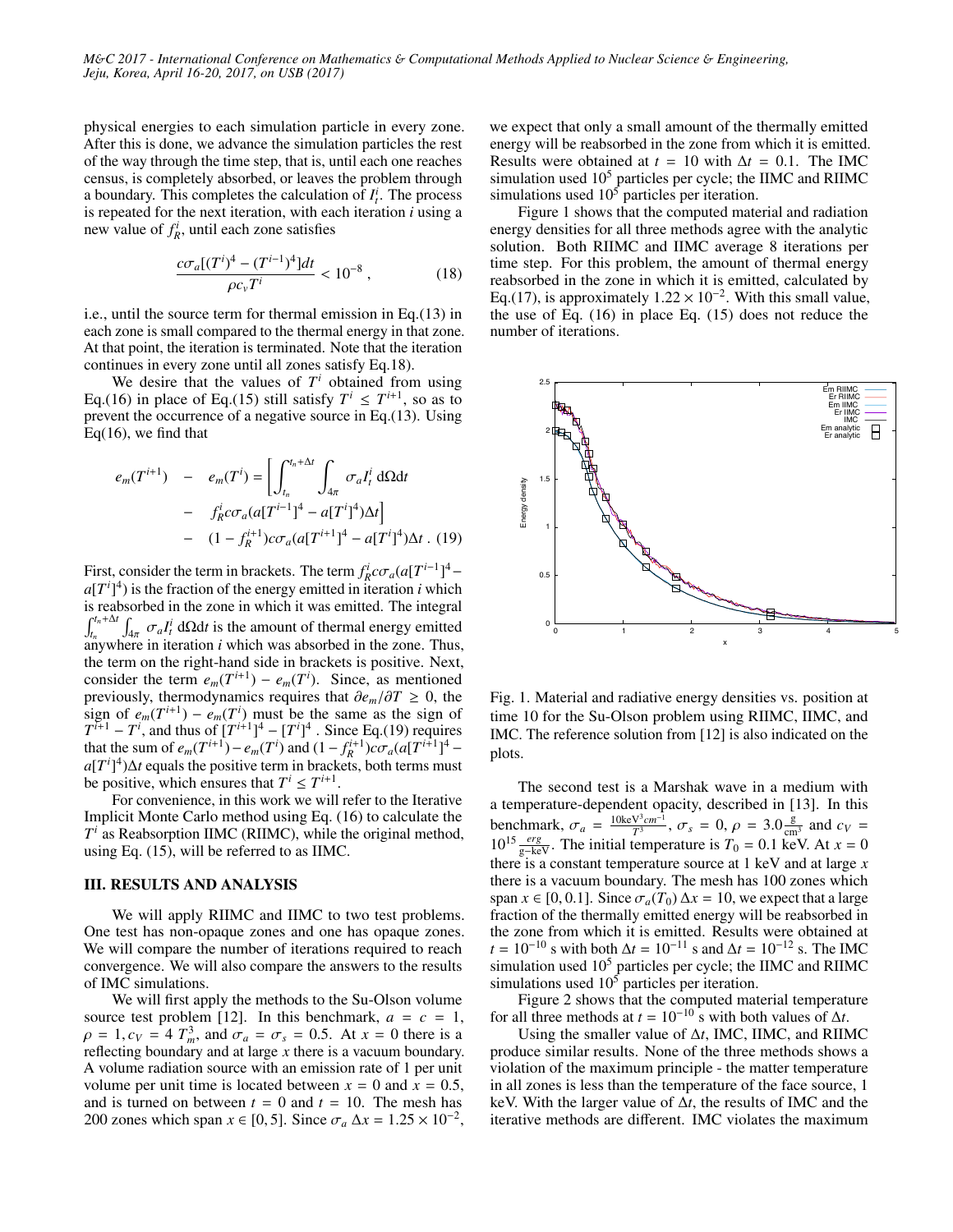

Fig. 2. Material temperature vs. position at time 10−<sup>10</sup> s from RIIMC, IIMC, and IMC. Simulations using both  $\Delta t = 10^{-11}$  s and  $\Delta t = 10^{-12}$  s are shown.

principle, reaching a temperature exceeding 4 keV near the wave front. By contrast, in the solutions generated by the the iterative methods, all zones have temperatures less than the source temperature of 1 keV.

Although they do not violate the maximum principle, the results of the IIMC and RIIMC with large ∆*t* do not agree well with the results with small ∆*t*. The wave front does not advance as far when ∆*t* is large. This happens because the opacity is a strong function of temperature, and the large time step cannot resolve the rapid change in the opacity with time as the material is heated by the source. While IIMC and RIIMC cannot produce accurate results with a large time step, they produce thermodynamically consistent results, while IMC does not.

With  $\Delta t = 10^{-12}$  s, IIMC averages 10 iterations per time step, while RIIMC averages 6. With this value of ∆*t*, the fraction of thermal energy reabsorbed in the zone in which it is emitted is approximately <sup>0</sup>.75. The use of Eq. (16) in place Eq. (15) moderately reduces the number of iterations.

With  $\Delta t = 10^{-11}$  s, IIMC averages 390 iterations per time step, while RIIMC averages 34. With this value of ∆*t*, the fraction of thermal energy reabsorbed in the zone in which it is emitted is approximately <sup>0</sup>.85. The use of Eq. (16) in place Eq. (15) significantly reduces the number of iterations for this case.

The reduction in the number of iterations for the large ∆*t* case shows up in the run time. Running on a single 2.8 GHz Intel Core i7, the IIMC simulation took 3.2 minutes, while the RIIMC took 20 seconds. This is still not competitive with the (thermodynamically inconsistent) IMC simulation, which took under 2 seconds.

Run times for the iterative methods for the small ∆*t* case, which requires fewer iterations, are closer to the IMC run time. IMC takes 21.8 seconds in that case; IIMC takes 56.8 seconds, while RIIMC takes 42.6 seconds.

Figure 3 shows the matter temperature as a function of space for all of the iterations that take place in the first time step of a simulation of the Marshak test problem. The simulation used the larger time step value, with  $\Delta t = 10^{-11} s$ . The region shown has  $x \in [0, 0.006$  *cm*, which contains the first six zones of the simulation. These are the zones for which the temperature changes appreciably during the first time step.

This plot illustrates the way that  $T^i$  changes with increasing *i* and increasing distance from the temperature source located at  $x = 0$ . On the first iteration, the first zone, closest to the source, reaches a large temperature, while the other zones remain cold. On the next iteration, the second zone increases in temperature, while the temperature of the first zone changes very little. On the third iteration, the third zone increases in temperature. This happens because of the large opacity of the problem at the initial temperature. Radiation from the face source can only penetrate into the first zone, so only that zone increases in temperature in the first iteration. On the second iteration, radiation from the first zone, which was heated on the first iteration, heats the second zone. On the third iteration, the second zone can heat the third zone, and also the first zone. This process continues in later iterations until the coupling between the face source and the zones heated by it is simulated. This process suggests that the number of iterations required by the RIIMC method must be larger than the number of zones contained in the distance through with the Marshak wave travels in a time step. It also suggests that the number of iterations could be lowered if a way was found to couple the zones together more implicitly.



Fig. 3. Matter temperature for all iterations vs. position for the first six zones during the first time step (with  $\Delta t = 10^{-11} s$ of the Marshak test problem using RIIMC.

#### IV. CONCLUSIONS

A modification of the Iterative Implicit Monte Carlo method which demonstrates improved convergence for problems with opaque materials is presented. The modification preserves the property which motivated the development of IIMC, which is that it is fully implicit in the matter temperature, and thus does not violate the maximum principle. Although this modification substantially decreases the amount of work done during the simulation for problems with a large opacity, further improvements are needed to make it competitive in run time with the IMC method.